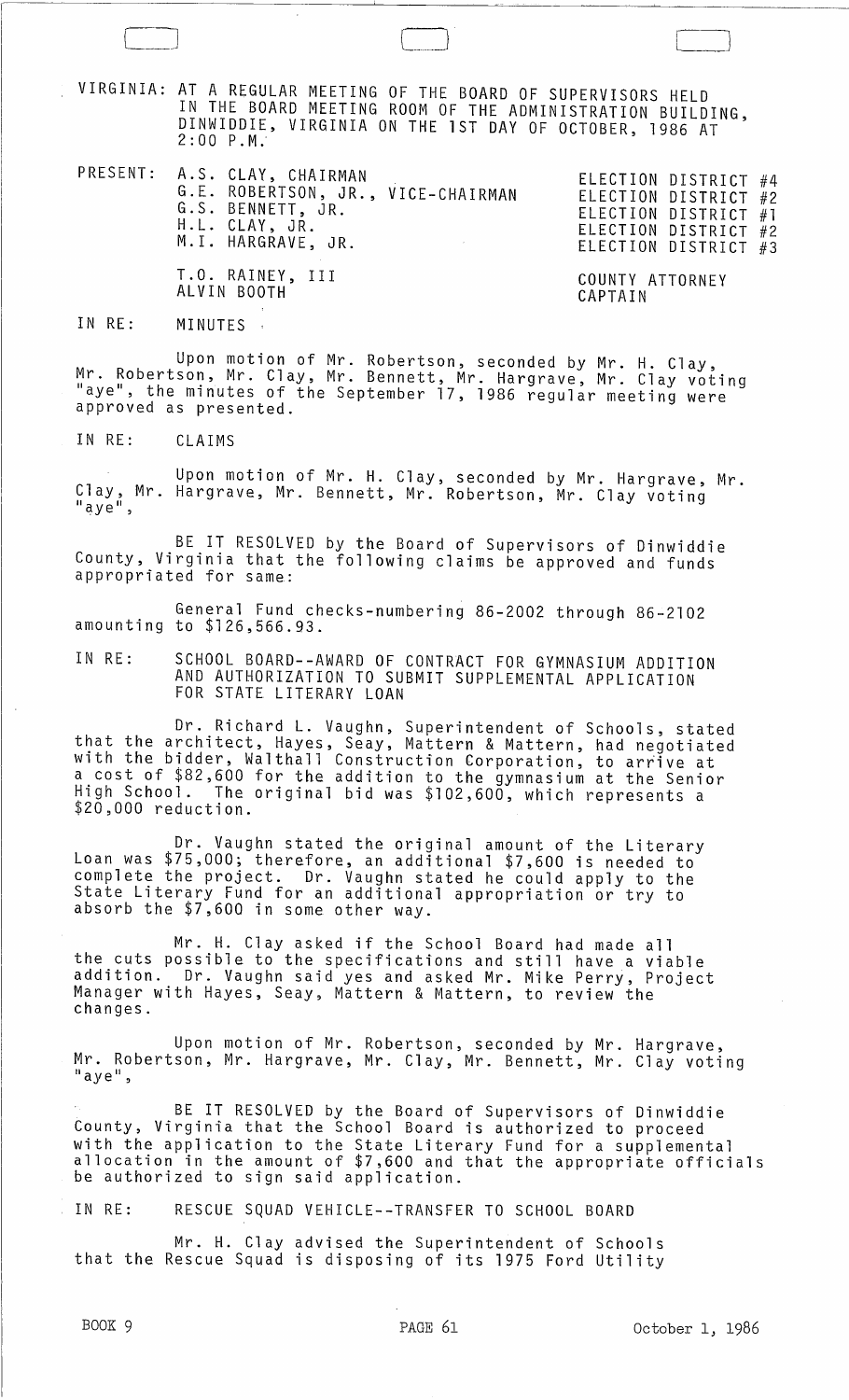Truck and it is available to the School Board if they want it. The Superintendent stated the Maintenance Department had expressed a desire for the truck and he would notify them to pick it up.

IN RE: COMMISSIONER OF REVENUE

Mr. W.E. Bolte presented a Comparative Report of 1985 and 1986 assessments and a report on Exemptions for the elderly and totally and partially disabled.

IN RE: COMMISSIONER OF REVENUE--APPROPRIATIDN FOR ADDITIONAL PERSONNEL

Mr. W.E. Bolte advised the Board that the land maps were being brought up-to-date for use in the streetnaming and numbering system for the E9l1 emergency telephone system. All numbering system for the E911 emergency telephone system. All<br>parcels of the revised maps must be checked against the originals which will require additional personnel in his office. Mr. Bolte, therefore, requested an additional appropriation of \$600 to his 1986-87 budget to pay for this expense.

Upon motion of Mr. Robertson, seconded by Mr. H. Clay, Mr. Robertson, Mr. Clay, Mr. Bennett, Mr. Hargrave, Mr. Clay voting<br>"aye", an additional appropriation of \$600 was approved for the 1986-87 budget for the Commissioner of Revenue to hire additional personnel to check the revised land maps.

IN RE: TREASURER

Mr. W.E. Jones presented his report for the month of September, 1986. He also distributed a copy of a flyer that will be mailed with all tax tickets indicating important tax dates and advising people about prepayment of local taxes as requested by the Board.

Mr. H. Clay asked the Treasurer if he put out on bid the renewal of the CD's for the County's insurance fund. Mr. Jones stated he contacted the Bank of Virginia and the Bank of McKenney and the Bank of McKenney offered the higher interest rate, 6.75%.

IN RE: RECIPROCAL AGREEMENT REGARDING THE CONTROL OR PROHIBITION SALE OF CONTROLLED DRUGS

Upon motion of Mr. H. Clay, seconded by Mr. Hargrave, Mr. Clay, Mr. Hargrave, Mr. Bennett, Mr. Robertson, Mr. Clay voting "aye",

BE IT RESOLVED by the Board of Supervisors of Dinwiddie County, Virginia, that the Chairman be, and is hereby authorized and directed to execute a reciprocal agreement, dated October 1, 1986 among the City of Petersburg, the City of Colonial Heights, the County of Chesterfield, the County of Dinwiddie and the County of Prince George, Virginia, regarding the control or prohibition sale of controlled drugs, in accordance with the Code of Virginia, 1950, as amended; and

BE IT FURTHER RESOLVED by the Board of Supervisors of Dinwiddie County, Virginia, that the County Administrator be, and is hereby directed to affix to the reciprocal agreement the seal of the County of Dinwiddie, and to attest the same.

IN RE: BUILDING INSPECTOR

-------~

Mr. Dwayne H. Abernathy presented his report for the month of September, 1986.

IN RE: HEALTH DEPARTMENT--AWARD OF CONTRACT FOR RENOVATION

Mr. Mike Perry, Project Manager, Hayes, Seay, Mattern & Mattern, appeared before the Board to present the final cost on the renovation of the Health Department. He stated the original

> and come  $\mathbb{R}^3$

 $\sim 100$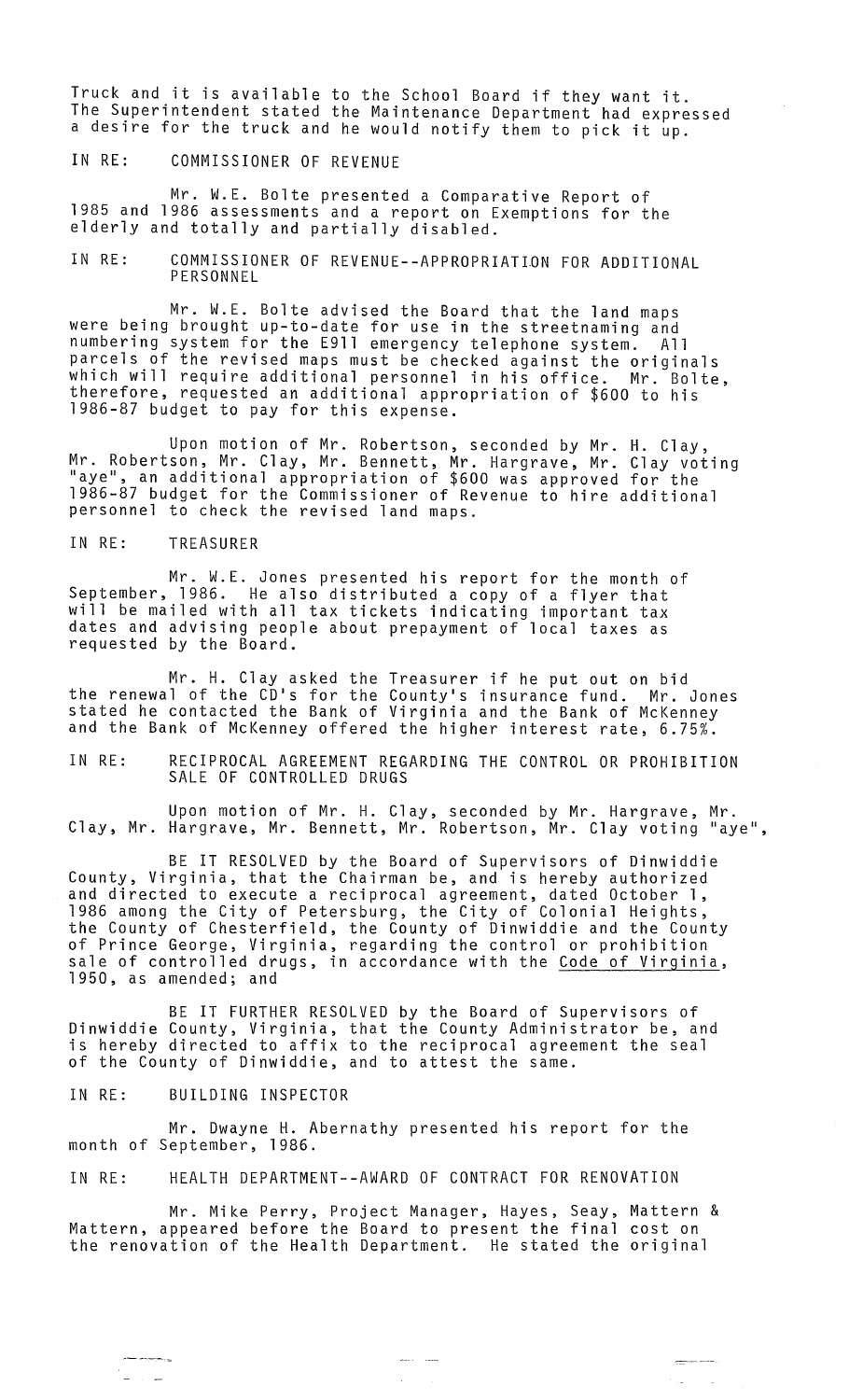bid was negotiated with the bidder from \$141,476 to \$121,145. A price break of \$7,481 was given if the project is awarded with the Circuit Court Clerk·s Office and the gymnasium addition at the Senior High School. Mr. Perry added that the original estimate was \$150,000.

Upon motion of Mr. Hargrave, seconded by Mr. H. Clay,<br>Mr. Hargrave, Mr. Clay, Mr. Bennett, Mr. Robertson, Mr. Clay<br>voting "aye",

BE IT RESOLVED by the Board of Supervisors of Dinwiddie County, Virginia that the contract for the renovation of the Health Center be awarded to Walthall Construction Corporation at a cost of \$121,145; and

BE IT FURTHER RESOLVED by the Board of Supervisors of Dinwiddie County, Virginia that the Chairman be authorized to sign the contract when it is presented.

IN RE: ANIMAL WARDEN

L~

Mr. L.A. Brooks, Jr. presented his report for the month of September, 1986.

IN RE: LIVESTOCK CLAIM--T.O. CAIRNS & D.M. LOWERY

Upon motion of Mr. Bennett, seconded by Mr. Hargrave, Mr. Bennett, Mr. Hargrave, Mr. Clay, Mr. Robertson, Mr. Clay voting "aye", Mr. T.O. Cairns and Mrs. D.M. Lowery were awarded \$80.00 for four (4) goats.

IN RE: VA. DEPT. OF HIGHWAYS & TRANSPORTATION

Mr. MacFarland Neblett, Resident Engineer, VDH&T, appeared<br>before the Board to answer any questions they might have. He stated that with the action taken by the General Assembly to increase taxes, there will be more funds available, however, he did not know exactly how it will affect Dinwiddie County. He did feel that the Six-Year Plan should be revised in 1987 rather than waiting until 1988.

IN RE: PUBLIC HEARING--COMMUNITY IMPROVEMENT GRANT PROGRAM

This being the time and place as advertised in the Progress-Index on Wednesday, September 24, 1986 for the Board of Supervisors to conduct a public hearing to receive comments regarding the County·s plan to submit an application under the Community Improvement Grant Program to the Virginia Department of Housing and Community Development. The application is for \$700,000 to be used in the Airport Industrial Park for land development, site improvements and construction.

Mr. H. Clay asked if the County receives the funds and they are paid back, can the money be used for another project. The County Administrator advised him they could be used again.

No other comments were received and the public hearing was closed.

Upon motion of Mr. Hargrave, seconded by Mr. H. Clay, Mr. Hargrave, Mr. Clay, Mr. Bennett, Mr. Robertson, Mr. Clay<br>voting "aye", the County Administrator was authorized to submit an application to the Va. Dept. of Housing and Community Developan apprication to the rar beptish housing and community bever in financing an economic development project in the Airport<br>Industrial Park.

IN RE: FORD VFD--AUTHORIZATION TO SOLICIT BIDS FOR NEW FIRE TRUCK

Mr. Gene Jones, Chief, Ford VFD, presented a set of standard specifications approved by the Fire Chiefs· Association